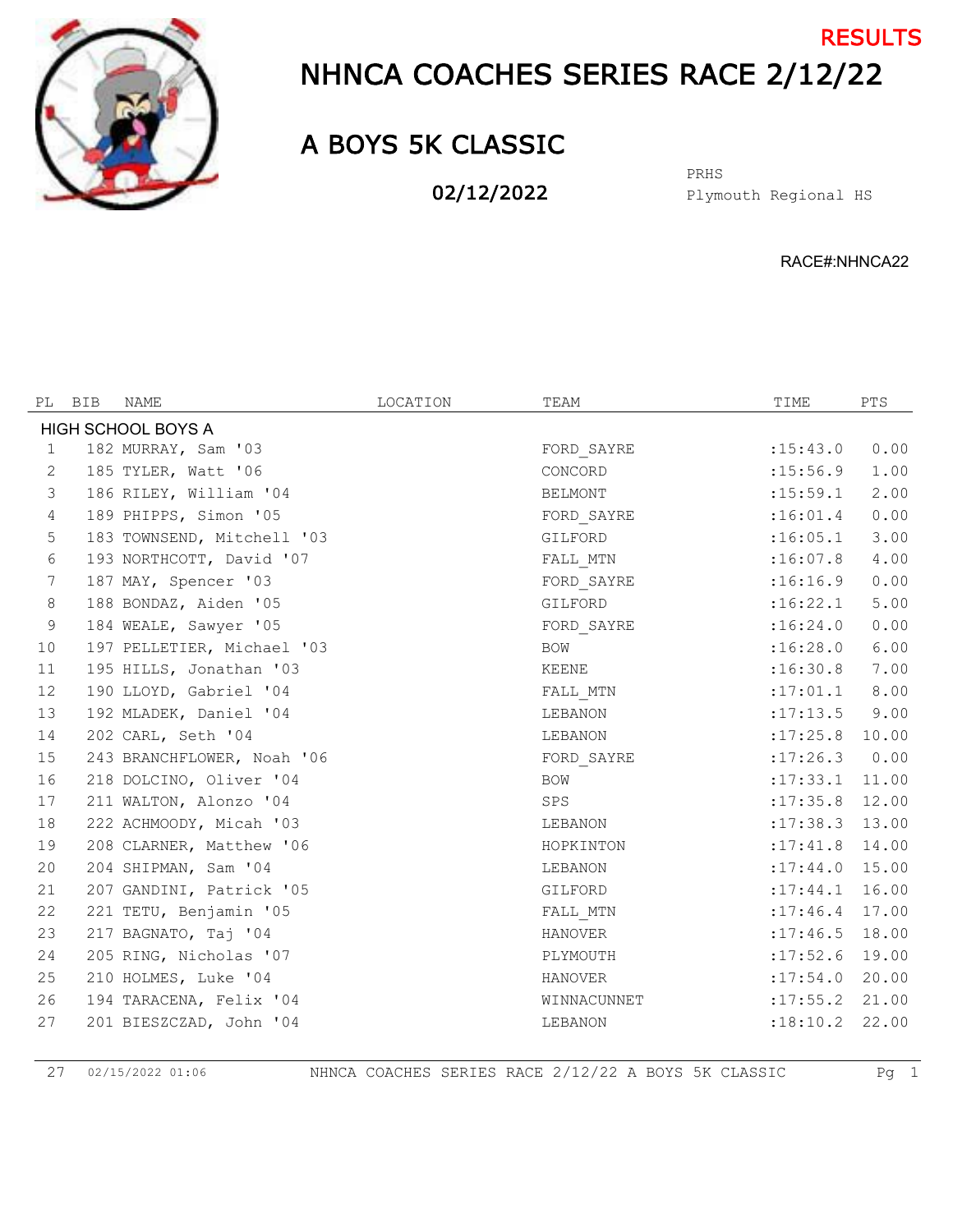|    | PL BIB | NAME                         | LOCATION | TEAM           | TIME               | PTS   |
|----|--------|------------------------------|----------|----------------|--------------------|-------|
|    |        | <b>HIGH SCHOOL BOYS A</b>    |          |                |                    |       |
| 28 |        | 260 DAVIS, Andrew '06        |          | FORD SAYRE     | :18:10.7           | 0.00  |
| 29 |        | 209 BOURNE, Otto '06         |          | LEBANON        | :18:13.5           | 23.00 |
| 30 |        | 231 FRITHSEN, Ben '06        |          | FALL MTN       | :18:13.7           | 24.00 |
| 31 |        | 215 CARNEY, Owen '03         |          | INTERLAKES     | :18:19.6           | 25.00 |
| 32 |        | 213 STOW, Henry '06          |          | GILFORD        | $:18:20.2$ 26.00   |       |
| 33 |        | 199 BAER, Elias '05          |          | KEARSARGE      | $:18:21.3$ 27.00   |       |
| 34 |        | 196 RICHER, Gareth '05       |          | KEARSARGE      | :18:25.2           | 28.00 |
| 35 |        | 226 CHAPIN, William '05      |          | HOPKINTON      | :18:27.0           | 29.00 |
| 36 |        | 228 TOWNSEND, Alden '06      |          | GILFORD        | :18:28.4           | 30.00 |
| 37 |        | 230 MOLLANO, Conrad '06      |          | HOPKINTON      | :18:30.0           | 31.00 |
| 38 |        | 214 SCOTT, Eldon '04         |          | SPS            | $: 18:32.7$ 32.00  |       |
| 39 |        | 229 DEZOTELL, Camden '04     |          | KEARSARGE      | :18:33.7           | 33.00 |
| 40 |        | 206 EBNER, Leo '06           |          | PLYMOUTH       | :18:41.1           | 34.00 |
| 41 |        | 223 GOWDY, Edward '04        |          | FALL MTN       | $: 18:46.8$ 35.00  |       |
| 42 |        | 219 BLAGDEN, Andrew '06      |          | KEARSARGE      | :18:57.0           | 36.00 |
| 43 |        | 236 JONES, Carson '04        |          | LEBANON        | :18:57.9 37.00     |       |
| 44 |        | 242 FOREST, Carter '06       |          | GILFORD        | $: 19:03.3$ 38.00  |       |
| 45 |        | 271 CALLAGHAN, Ryan '04      |          | FORD SAYRE     | :19:07.7           | 0.00  |
| 46 |        | 232 GARDNER, Noah '06        |          | PROCTOR        | :19:08.1           | 39.00 |
| 47 |        | 257 COLE-JOHNSON, Niko '06   |          | PROCTOR        | :19:18.1           | 40.00 |
| 48 |        | 254 SMITH, Calen '04         |          | BOW            | :19:26.9           | 41.00 |
| 49 |        | 216 FREEDMAN, Gabriel '06    |          | KENNETT        | $:19:27.3$ 42.00   |       |
| 50 |        | 284 PARKER, William '06      |          | HANOVER        | :19:28.0           | 43.00 |
| 51 |        | 266 VAN CITTERS, Nichola '06 |          | <b>HANOVER</b> | :19:28.8           | 44.00 |
| 52 |        | 235 KINSON, Caleb '07        |          | FALL MTN       | :19:30.0           | 45.00 |
| 53 |        | 237 BREWER-LITTLE, Dugan '04 |          | DERRYFIELD     | : 19: 33.0         | 46.00 |
| 54 |        | 250 WEIL-COOLEY, Abram '05   |          | INTERLAKES     | $: 19: 37.9$ 47.00 |       |
| 55 |        | 258 KARLSSON, Haukur '05     |          | GILFORD        | $:19:39.8$ 48.00   |       |
| 55 |        | 246 WILSON, Harrison '06     |          | HOPKINTON      | :19:39.8           | 48.00 |
| 57 |        | 212 SOUTHWORTH, Robert '05   |          | WHITE MTNS.    | $: 19: 40.6$ 50.00 |       |
| 58 |        | 239 HOWELL, Nate '04         |          | PROCTOR        | $: 19: 41.6$ 51.00 |       |
| 59 |        | 279 MCCANN, Lachlan '05      |          | HANOVER        | : 19: 46.5         | 52.00 |
| 60 |        | 270 ELLIOTT, Pollard '05     |          | CONCORD        | : 20:05.5          | 53.00 |
| 61 |        | 259 DUFFY, Calvin '03        |          | WINNACUNNET    | :20:11.4           | 54.00 |
| 62 |        | 255 BASSETT, Cameron '06     |          | HOPKINTON      | :20:12.7           | 55.00 |
| 63 |        | 253 LOFBLAD, Ian '06         |          | GILFORD        | :20:14.1           | 56.00 |
| 64 |        | 251 ZOU, Ken '04             |          | WINNACUNNET    | :20:18.4           | 57.00 |
| 65 |        | 277 WALTON, John '04         |          | KEENE          | :20:19.1           | 58.00 |
| 66 |        | 282 GREEN, Will '05          |          | PROCTOR        | :20:23.9           | 59.00 |
| 67 |        | 286 ALLISON, Jacob '04       |          | PROCTOR        | :20:27.5           | 60.00 |
| 68 |        | 264 MAKO, Dakota '03         |          | MOULTONBOROUGH | :20:28.6           | 61.00 |
| 69 |        | 241 CALANDRELLA, Francis '05 |          | LEBANON        | :20:37.8           | 62.00 |
| 70 |        | 244 CHINN, Conner '06        |          | LEBANON        | : 20: 40.7         | 63.00 |

02/15/2022 01:06 NHNCA COACHES SERIES RACE 2/12/22 A BOYS 5K CLASSIC Pg 2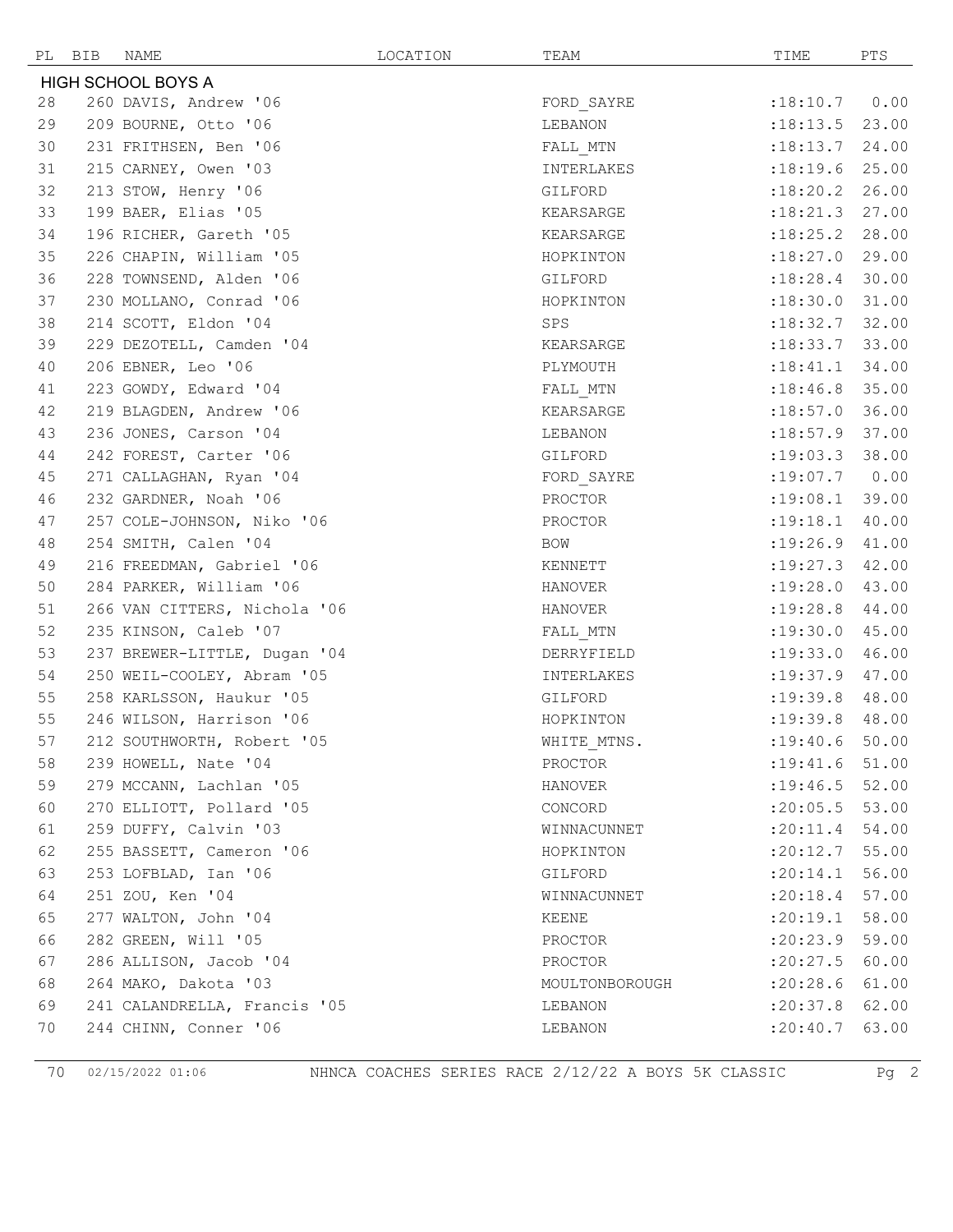|            | PL BIB | NAME                                           | LOCATION | TEAM              | TIME                               | PTS   |
|------------|--------|------------------------------------------------|----------|-------------------|------------------------------------|-------|
|            |        | <b>HIGH SCHOOL BOYS A</b>                      |          |                   |                                    |       |
| 71         |        | 233 BOARDMAN, Carson '05                       |          | LEBANON           | :20:41.2                           | 64.00 |
| 72         |        | 261 CARLSON, Donovan '05                       |          | KEENE             | : 20: 42.5                         | 65.00 |
| 73         |        | 249 DEEGAN, Aidan '06                          |          | KEARSARGE         | : 20:46.4                          | 66.00 |
| 74         |        | 296 MCGOVERN, Samuel '06                       |          | BEDFORD           | :20:46.8                           | 67.00 |
| 75         |        | 265 ROBIE, Samuel '04                          |          | WINNACUNNET       | : 20: 48.7 68.00                   |       |
| 76         |        | 273 VALENTINO, Andrew '06                      |          | HANOVER           | : 21:01.8                          | 69.00 |
| 77         |        | 289 TRUESDEL, Jackson '05                      |          | KEENE             | : 21:01.9                          | 70.00 |
| 78         |        | 268 KENERSON, Jed '04                          |          | PROFILE           | : 21:04.3                          | 71.00 |
| 79         |        | 262 JACOB, Gurtner '05                         |          | CONCORD           | $:21:07.6$ 72.00                   |       |
| 80         |        | 272 O'ROURKE, Joseph '06                       |          | HOPKINTON         | $:21:07.9$ 73.00                   |       |
| 81         |        | 263 FULTON, Eric '07                           |          | SOUHEGAN          | : 21:09.5                          | 74.00 |
| 82         |        | 294 ANTHONY, Lombardi '05                      |          | CONCORD           | : 21:16.1                          | 75.00 |
| 83         |        | 293 FISH, Patrick '06                          |          | BEDFORD           | : 21: 20.9                         | 76.00 |
| 84         |        | 252 PERCEY, Eli '04                            |          | WHITE MTNS.       | : 21: 21.5                         | 77.00 |
| 85         |        | 314 SMOKER, William '05                        |          | PLYMOUTH          | : 21: 24.0                         | 78.00 |
| 86         |        | 276 BRAHAN, Andrew '07                         |          | KEARSARGE         | : 21: 40.8                         | 79.00 |
| 87         |        | 302 WILKENING, Eli '06                         |          | BOW               | $: 21: 43.8$ 80.00                 |       |
| 88         |        | 274 LAWTON, Wyatt '07                          |          | PROFILE           | : 21: 46.6                         | 81.00 |
| 89         |        | 256 RONNER-BLAND, Maxwel '06                   |          | WINNACUNNET       | $: 21:52.4$ 82.00                  |       |
| 90         |        | 291 MILLER, Owen '05                           |          | BOW               | $:21:56.8$ 83.00                   |       |
| 91         |        | 355 WENTWORTH, Justin '04                      |          | WHITE MTNS.       | $: 21:59.1$ 84.00                  |       |
| 92         |        | 267 PERCEY, Jude '06                           |          | WHITE MTNS.       | $:22:01.9$ 85.00                   |       |
| 93         |        | 295 FORAN, Jesse '06                           |          | INTERLAKES        | :22:03.3                           | 86.00 |
| 94         |        | 287 KLONEL, Nathan '06                         |          | CONVAL            | : 22:03.4                          | 87.00 |
| 95         |        | 311 BEYER, Aiden '06                           |          | HANOVER           | :22:05.6                           | 88.00 |
| 96         |        | 234 GERVEZ, Nathaniel '07                      |          | PLYMOUTH          | $:22:06.3$ 89.00                   |       |
| 97         |        | 318 SWEENEY, Calvin '05                        |          | HOLDERNESS        | $:22:13.6$ 90.00                   |       |
| 98         |        | 320 MCDONOUGH, Ian '06                         |          | BEDFORD           | :22:15.0                           | 91.00 |
| 99         |        | 321 MEEHAN, Aaron '06                          |          | KEENE             | :22:18.3                           | 92.00 |
| 100        |        | 299 LAWS, Tatum '04                            |          | BOW               | $:22:22.5$ 93.00                   |       |
| 101        |        | 312 COOK, Eli '07                              |          | HOLDERNESS        | $:22:29.6$ 94.00                   |       |
| 102        |        | 316 CHAPMAN, Ned '05                           |          | HOPKINTON         | $: 22:36.8$ 95.00                  |       |
| 103        |        | 308 PINEGAR, Hyrum '07                         |          | KEENE             | $:22:39.0$ 96.00                   |       |
| 104        |        | 315 SINGER, Jonas '06                          |          | HOPKINTON         | $: 22:46.0$ 97.00                  |       |
| 105        |        | 281 BLACKWELDER, Clark '07                     |          | GILFORD           | : 22:54.0 98.00                    |       |
| 106        |        | 297 CHAPIN, Merrick '07                        |          | HOPKINTON         | $:22:56.7$ 99.00                   |       |
| 107        |        | 300 SMITH, Maximillian '04                     |          | MOULTONBOROUGH    | :23:11.3 100.00                    |       |
| 108        |        | 319 THEODORE, Tucker '05                       |          | BEDFORD           | :23:21.3 101.00                    |       |
| 109        |        | 309 RICHTER, Joseph '03                        |          | HANOVER           | :23:32.1 102.00                    |       |
| 110        |        | 317 MCDONOUGH, Sam '04<br>304 HILL, Cormac '06 |          | BEDFORD           | :23:41.0 103.00<br>:23:50.6 104.00 |       |
| 111<br>112 |        | 306 OEHLER, William '04                        |          | KEENE<br>SOUHEGAN | :23:58.4 105.00                    |       |
| 113        |        | 322 ANDERSON, Karl '04                         |          | BOW               | :23:59.1 106.00                    |       |
|            |        |                                                |          |                   |                                    |       |

02/15/2022 01:06 NHNCA COACHES SERIES RACE 2/12/22 A BOYS 5K CLASSIC Pg 3